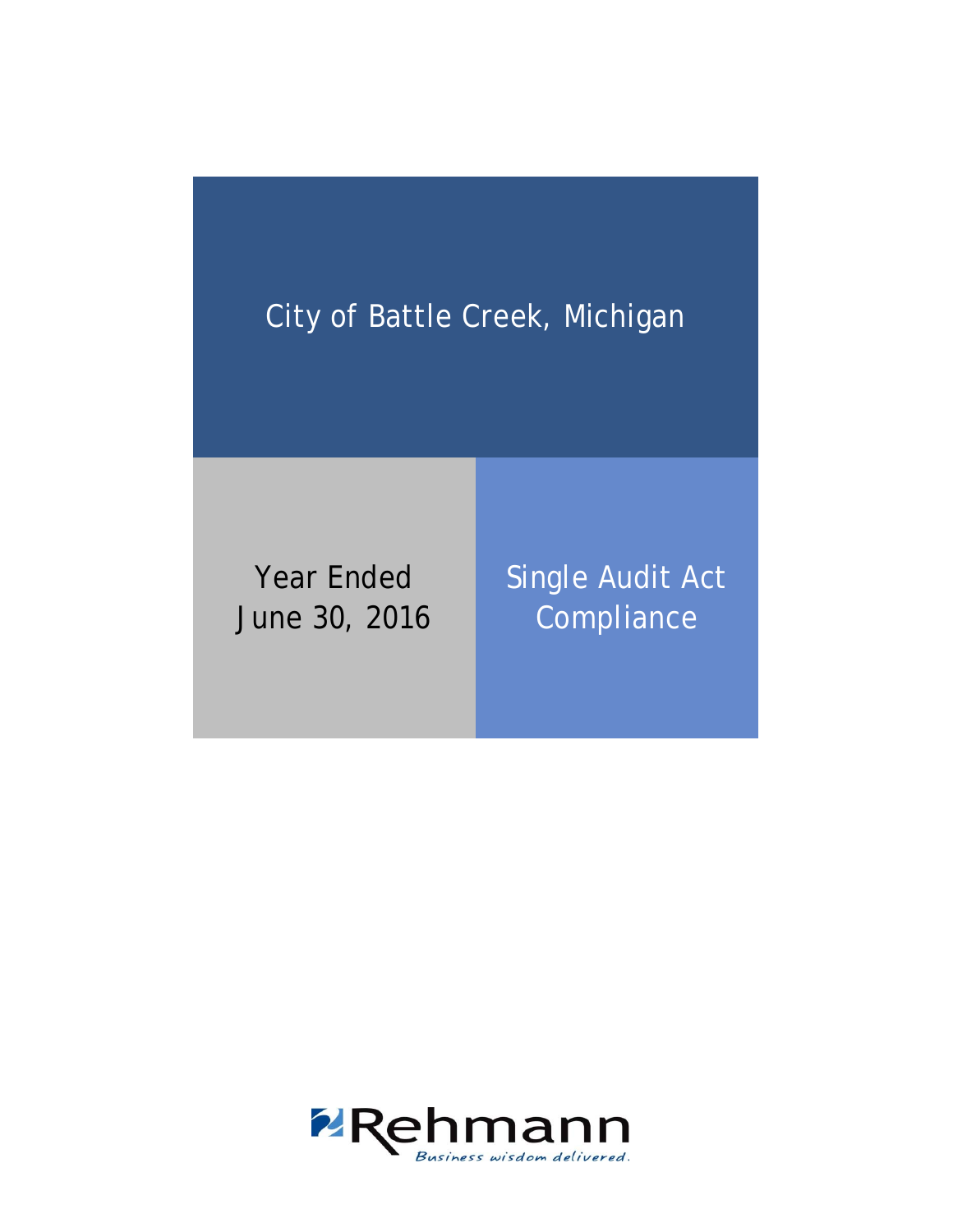### **Table of Contents**

|                                                                                                                                                                                                                          | Page |
|--------------------------------------------------------------------------------------------------------------------------------------------------------------------------------------------------------------------------|------|
| Independent Auditors' Report on the Schedule of Expenditures<br>of Federal Awards Required by the Uniform Guidance                                                                                                       | 1    |
| Schedule of Expenditures of Federal Awards                                                                                                                                                                               | 2    |
| Notes to Schedule of Expenditures of Federal Awards                                                                                                                                                                      | 4    |
| Independent Auditors' Report on Internal Control over Financial Reporting<br>and on Compliance and Other Matters Based on an Audit of Financial Statements<br>Performed in Accordance with Government Auditing Standards | 5    |
| Independent Auditors' Report on Compliance for Each Major Federal Program<br>and Internal Control over Compliance Required by the Uniform Guidance                                                                       |      |
| Schedule of Findings and Questioned Costs                                                                                                                                                                                | 9    |
| Summary Schedule of Prior Audit Findings                                                                                                                                                                                 | 11   |

.....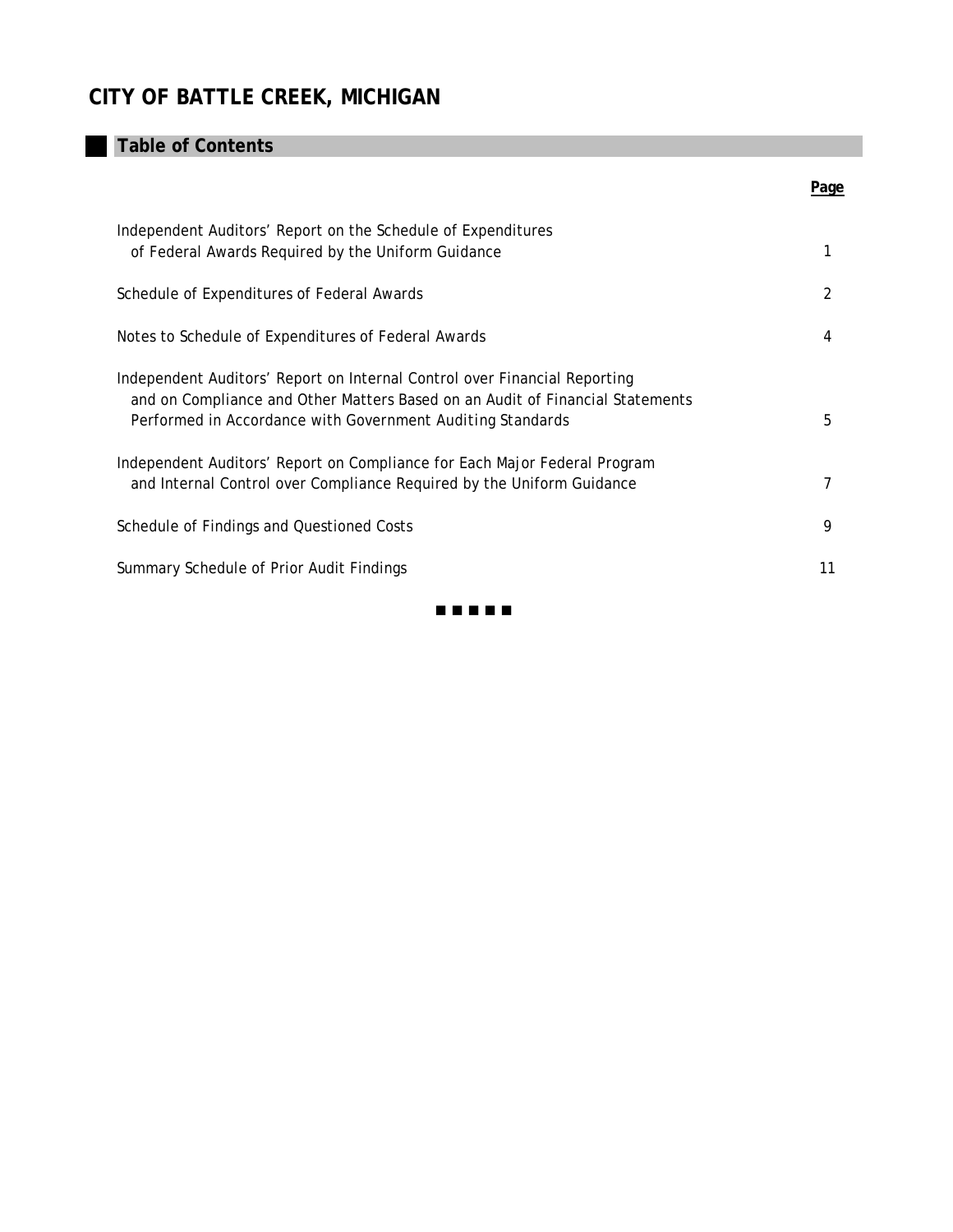# **PRehmann**

**Rehmann Robson**

675 Robinson Rd. Jackson, MI 49203 Ph: 517.787.6503 Fx: 517.788.8111 rehmann.com

#### **Independent Auditors' Report on the Schedule of Expenditures of Federal Awards Required by the Uniform Guidance**

December 2, 2016

 Honorable Mayor and Members of the City Commission City of Battle Creek, Michigan

We have audited the financial statements of the governmental activities, the business-type activities, the aggregate discretely presented component units, each major fund, and the aggregate remaining fund information of the *City of Battle Creek, Michigan* (the "City") as of and for the year ended June 30, 2016, and the related notes to the financial statements, which collectively comprise the City's basic financial statements. We issued our report thereon dated December 2, 2016, which contained unmodified opinions on those financial statements. Our audit was conducted for the purpose of forming opinions on the financial statements that collectively comprise the basic financial statements. The accompanying schedule of expenditures of federal awards is presented for purposes of additional analysis as required by Title 2 U.S. Code of Federal Regulations Part 200, *Uniform Administrative Requirements, Cost Principles, and Audit Requirements for Federal Awards* (Uniform Guidance) and is not a required part of the basic financial statements. Such information is the responsibility of management and was derived from and relates directly to the underlying accounting and other records used to prepare the basic financial statements. The information has been subjected to the auditing procedures applied in the audit of the financial statements and certain additional procedures, including comparing and reconciling such information directly to the underlying accounting and other records used to prepare the basic financial statements or to the basic financial statements themselves, and other additional procedures in accordance with auditing standards generally accepted in the United States of America. In our opinion, the schedule of expenditure of federal awards is fairly stated in all material respects in relation to the basic financial statements as a whole.

Rehmann Lobson LLC

Rehmann is an independent member of Nexia International.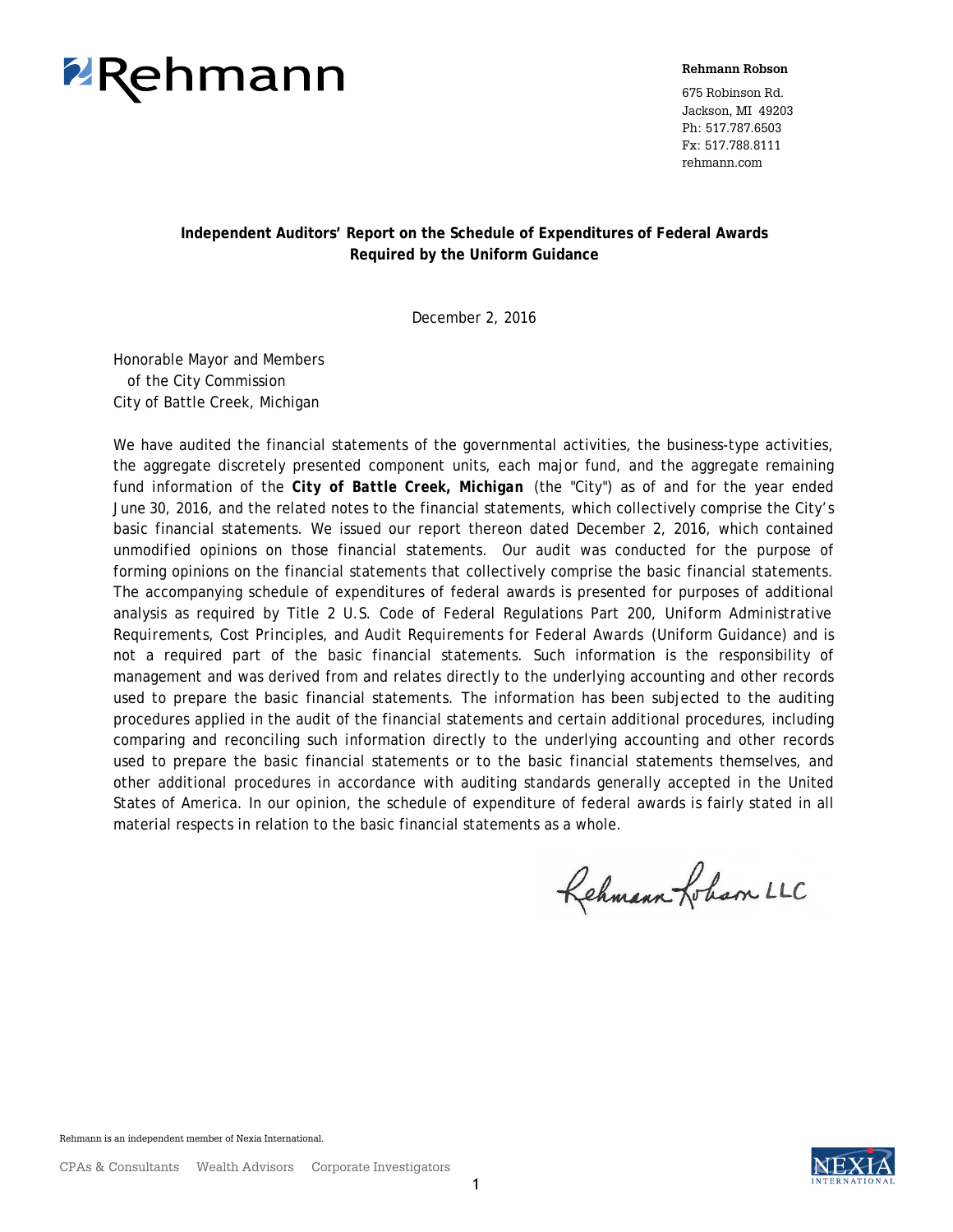#### **Schedule of Expenditures of Federal Awards**

For the Year Ended June 30, 2016

 $\overline{\phantom{a}}$ 

| Federal Agency / Cluster / Program Title                                                 | <b>CFDA</b><br><b>Number</b> | Passed<br>Through | Pass-through /<br><b>Grantor Number</b> | <b>Total</b><br><b>Subawards</b> | Federal<br><b>Expenditures</b> |
|------------------------------------------------------------------------------------------|------------------------------|-------------------|-----------------------------------------|----------------------------------|--------------------------------|
| U.S. Department of Housing and Urban Development                                         |                              |                   |                                         |                                  |                                |
| Community Development Block Grant/Entitlement Grant:                                     |                              |                   |                                         |                                  |                                |
| Community Development Block Grant 2013/2014                                              | 14.218                       | Direct            | B-13-MC-26-0002                         | \$                               | \$<br>144,129                  |
| Community Development Block Grant 2014/2015                                              | 14.218                       | <b>Direct</b>     | B-14-MC-26-0002                         |                                  | 160,297                        |
| Community Development Block Grant 2015/2016                                              | 14.218                       | <b>Direct</b>     | B-15-MC-26-0002                         |                                  | 778,070                        |
|                                                                                          |                              |                   |                                         |                                  | 1,082,496                      |
| Home Investment Partnership:                                                             |                              |                   |                                         |                                  |                                |
| Program year 2014/2015                                                                   | 14.239                       | <b>Direct</b>     | M-14-MC-26-0203                         | 57,763                           | 63,044                         |
| Program year 2015/2016                                                                   | 14.239                       | Direct            | M-15-MC-26-0203                         | 282,334                          | 302,051                        |
|                                                                                          |                              |                   |                                         | 340,097                          | 365,095                        |
| Neighborhood Stabilization Program Grant (Program 2)                                     | 14.256                       | <b>MSHDA</b>      | NS2-2015-0826-NPI                       |                                  | 350,721                        |
|                                                                                          |                              |                   |                                         |                                  |                                |
| Public and Indian Housing Drug Elimination                                               | 14.872                       | <b>BCHC</b>       | $-n/a-$                                 |                                  | 41,000                         |
| Total U.S. Department of Housing and Urban Development                                   |                              |                   |                                         | 340,097                          | 1,839,312                      |
| U.S. Department of Justice                                                               |                              |                   |                                         |                                  |                                |
| Bulletproof Vest Grant Program:                                                          |                              |                   |                                         |                                  |                                |
| Program year 2014                                                                        | 16.607                       | Direct            | $-n/a-$                                 |                                  | 8,711                          |
| Program year 2015                                                                        | 16.607                       | Direct            | $-n/a-$                                 |                                  | 2,494                          |
|                                                                                          |                              |                   |                                         |                                  | 11,205                         |
|                                                                                          |                              |                   |                                         |                                  |                                |
| Edward Byrne Memorial Justice Assistance Grant Program:<br>2012 Justice Assistance Grant | 16.738                       | Direct            | 2012-DJ-BX-0252                         |                                  |                                |
|                                                                                          |                              |                   |                                         |                                  | 21,596                         |
| 2013 Justice Assistance Grant                                                            | 16.738                       | Direct            | 2013-DJ-BX-0602                         | 6,732                            | 22,773                         |
| 2014 Justice Assistance Grant                                                            | 16.738                       | Direct            | 2014-DJ-BX-0461                         | 23,356                           | 23,356                         |
|                                                                                          |                              |                   |                                         | 30.088                           | 67,725                         |
| 2014 Byrne Criminal Justice Innovation Program                                           | 16.817                       | Direct            | 2014-AJ-BX-0004                         |                                  | 31,306                         |
| Total U.S. Department of Justice                                                         |                              |                   |                                         | 30,088                           | 110,236                        |
|                                                                                          |                              |                   |                                         |                                  |                                |

continued…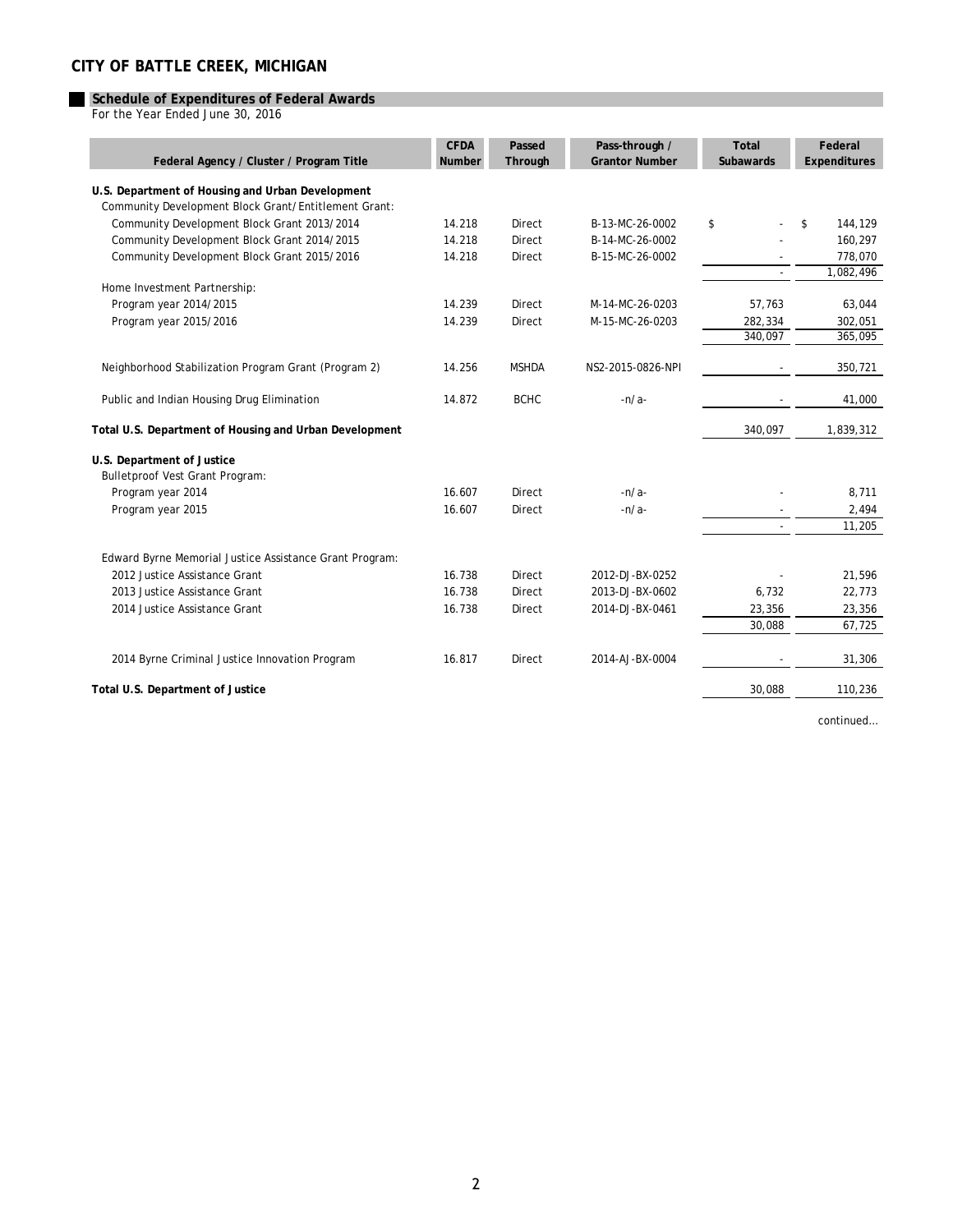#### **Schedule of Expenditures of Federal Awards**

For the Year Ended June 30, 2016

| Federal Agency / Cluster / Program Title                                                  | <b>CFDA</b><br><b>Number</b> | Passed<br>Through | Pass-through /<br><b>Grantor Number</b> | <b>Total</b><br><b>Subawards</b> | Federal<br><b>Expenditures</b> |
|-------------------------------------------------------------------------------------------|------------------------------|-------------------|-----------------------------------------|----------------------------------|--------------------------------|
| U.S. Department of Transportation                                                         |                              |                   |                                         |                                  |                                |
| Congestion Mitigation and Air Quality Improvement (CMAQ)                                  | 20.205                       | <b>MDOT</b>       | $-n/a-$                                 | \$                               | \$<br>200,000                  |
| Federal Transit Cluster:                                                                  |                              |                   |                                         |                                  |                                |
| ARRA - Capital 2009                                                                       | 20.507                       | Direct            | MI-96-X018-00                           |                                  | 83,654                         |
| FY 2013 - Surface Transportation                                                          | 20.507                       | Direct            | MI-95-X096-00                           |                                  | 5,981                          |
| FY 2015 - 5307 Operating Assistance                                                       | 20.507                       | Direct            | MI-90-X697-00                           |                                  | 1,041,016                      |
|                                                                                           |                              |                   |                                         |                                  | 1,130,651                      |
| 2013 Section 5339 Bus and Bus Facilities Formula                                          | 20.526                       | <b>MDOT</b>       | MI-34-0003-00                           |                                  | 19,969                         |
| 2014 Section 5339 Bus and Bus Facilities Formula                                          | 20.526                       | <b>MDOT</b>       | MI-34-0003-02                           |                                  | 45,320                         |
|                                                                                           |                              |                   |                                         | ÷.                               | 65,289                         |
| <b>Total Federal Transit Cluster</b>                                                      |                              |                   |                                         |                                  | 1,195,940                      |
| 2014 Section 5316 Job Access and Reverse Commute Program                                  | 20.516                       | <b>MDOT</b>       | MI-37-X037-02                           |                                  | (2,631)                        |
| Total U.S. Department of Transportation                                                   |                              |                   |                                         |                                  | 1,393,309                      |
| U.S. Environmental Protection Agency                                                      |                              |                   |                                         |                                  |                                |
| Capitalization Grants for Drinking Water State Revolving Funds:<br>Program year 2014/2015 | 66.468                       | <b>MDEQ</b>       | $-n/a-$                                 |                                  | 7,566                          |
| Program year 2015/2016                                                                    | 66.468                       | <b>MDEQ</b>       | $-n/a-$                                 |                                  | 15,861                         |
|                                                                                           |                              |                   |                                         |                                  | 23,427                         |
| <b>Brownfields Assessment</b>                                                             | 66.818                       | Direct            | BF-00E01223-0                           |                                  | 480                            |
| <b>Brownfields RLF Grant</b>                                                              | 66.818                       | Direct            | BF-00E01158-0                           |                                  | 4,940                          |
|                                                                                           |                              |                   |                                         |                                  | 5,420                          |
| Total U.S. Environmental Protection Agency                                                |                              |                   |                                         |                                  | 28.847                         |
| U.S. Department of Homeland Security<br>Emergency Management Performance:                 |                              |                   |                                         |                                  |                                |
| Program year 2013/2014                                                                    | 97.042                       | <b>MSP</b>        | EMW-2014-EP-00023-S01                   |                                  | 2,624                          |
| Program year 2014/2015                                                                    | 97.042                       | <b>MSP</b>        | EMW-2015-EP-00029-S01                   |                                  | 10,498                         |
| Program year 2015/2016                                                                    | 97.042                       | <b>MSP</b>        | EMC-2016-EP-00001-S01                   |                                  | 31,181                         |
|                                                                                           |                              |                   |                                         |                                  | 44,303                         |
| 2014 Assistance to Firefighters Grant Program                                             | 97.044                       | Direct            | EMW-2014-FO-06731                       |                                  | 78,523                         |
| 2013 Homeland Security Grant Program - SHSP                                               | 97.067                       | <b>MSP</b>        | $-n/a-$                                 |                                  | 2,336                          |
| 2014 Homeland Security Grant Program - SHSP                                               | 97.067                       | <b>MSP</b>        | $-n/a-$                                 |                                  | 7,113                          |
|                                                                                           |                              |                   |                                         |                                  | 9,449                          |
| Total U.S. Department of Homeland Security                                                |                              |                   |                                         |                                  | 132,275                        |
| Total expenditures of federal awards                                                      |                              |                   |                                         | 370,185<br>\$                    | 3,503,979<br>\$                |

concluded.

See notes to schedule of expenditures of federal awards.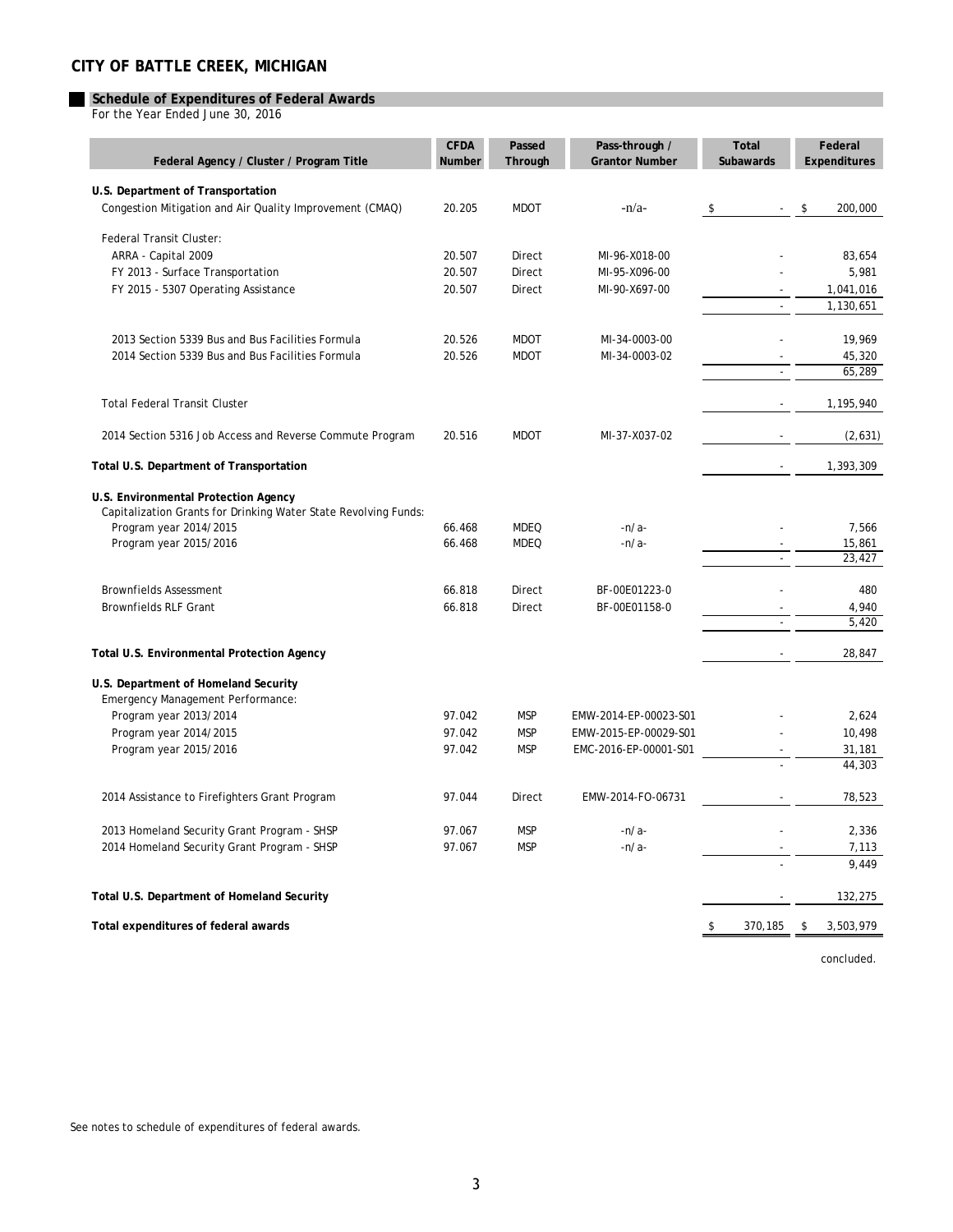#### **Notes to Schedule of Expenditures of Federal Awards**

#### **1. BASIS OF PRESENTATION**

The accompanying schedule of expenditures of federal awards (the "Schedule") includes the federal grant activity of the *City of Battle Creek, Michigan* (the "City") under programs of the federal government for the year ended June 30, 2016. The information in this schedule is presented in accordance with the requirements of Title 2 U.S. Code of Federal Regulations Part 200, *Uniform Administrative Requirements, Cost Principles, and Audit Requirements for Federal Awards* (Uniform Guidance). Because the Schedule presents only a selected portion of the operations of the City, it is not intended to and does not present the financial position, changes in net position or cash flows of the City.

For purposes of charging indirect costs to federal awards, the City has not elected to use the 10% deminimis cost rate as permitted by §200.414 of the Uniform Guidance.

The City's reporting entity is defined in Note 1 of the City's comprehensive annual financial report.

#### **2. SUMMARY OF SIGNIFICANT ACCOUNTING POLICIES**

Expenditures reported on the Schedule are reported on the accrual and modified accrual basis of accounting based on fund type, which is described in Note 1 to the City's financial statements. Such expenditures are recognized following the cost principles contained in the Uniform Guidance, wherein certain types of expenditures are not allowable or are limited as to reimbursement. Negative amounts shown on the Schedule represent adjustments or credits made in the normal course of business to amounts reported as expenditures in prior years. Pass-through entity identifying numbers are presented where available.

#### **3. PASS-THROUGH AGENCIES**

The City receives certain federal grants as subawards from non-federal entities. Pass-through entities, where applicable, have been identified in the Schedule with an abbreviation, defined as follows:

| Pass-through<br>Agency<br>Abbreviation | Pass-through Agency Name                     |
|----------------------------------------|----------------------------------------------|
| BCHC.                                  | <b>Battle Creek Housing Commission</b>       |
| <b>MDFO</b>                            | Michigan Department of Environmental Quality |
| <b>MDOT</b>                            | Michigan Department of Transportation        |
| <b>MSHDA</b>                           | Michigan State Housing Development Authority |
| <b>MSP</b>                             | Michigan State Police                        |

. . . . .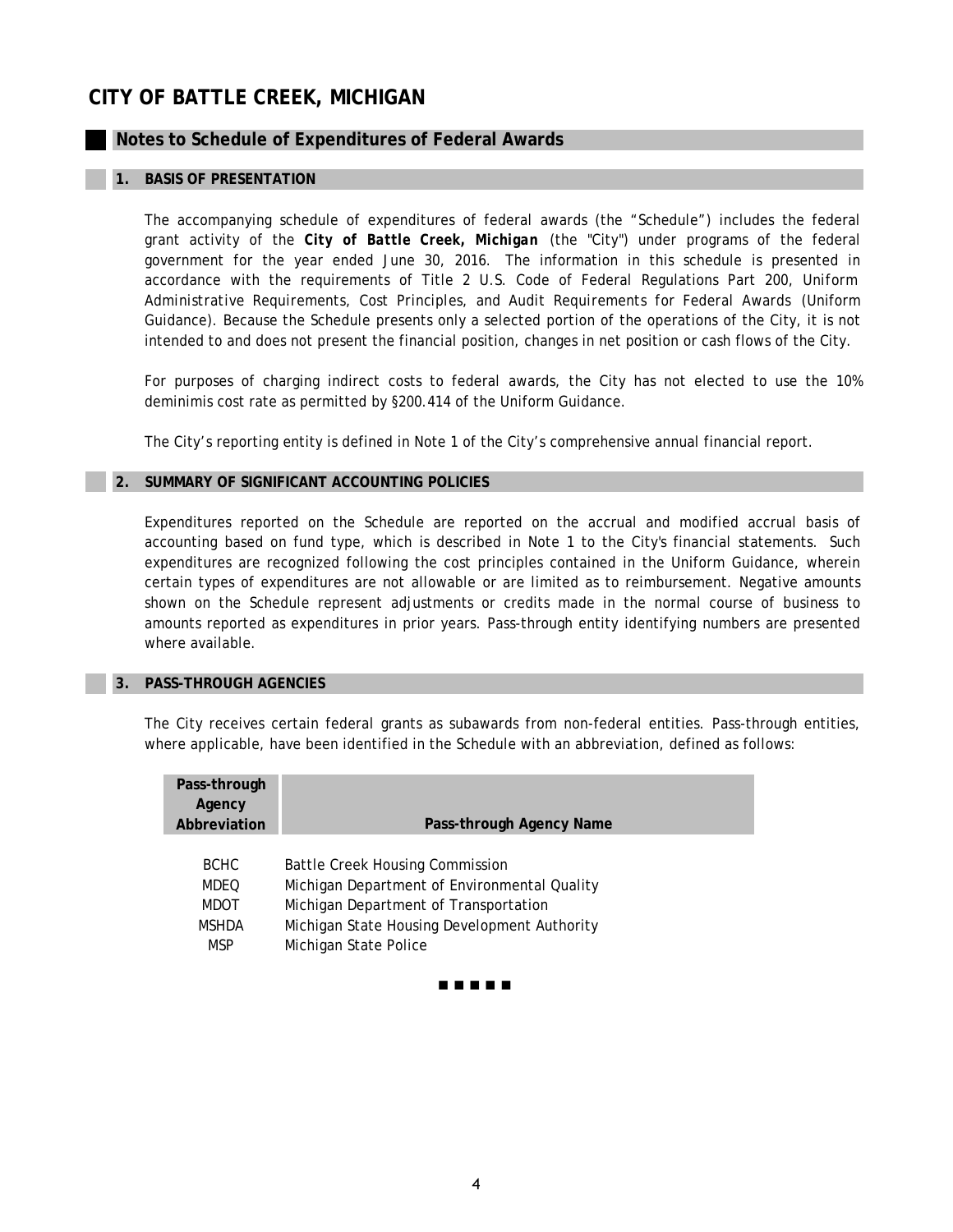

#### **Rehmann Robson**

675 Robinson Rd. Jackson, MI 49203 Ph: 517.787.6503 Fx: 517.788.8111 rehmann.com

#### **Independent Auditors' Report on Internal Control over Financial Reporting and on Compliance and Other Matters Based on an Audit of Financial Statements Performed in Accordance with** *Government Auditing Standards*

December 2, 2016

 Honorable Mayor and Members of the City Commission City of Battle Creek, Michigan

We have audited, in accordance with the auditing standards generally accepted in the United States of America and the standards applicable to financial audits contained in *Government Auditing Standards* issued by the Comptroller General of the United States, the financial statements of the governmental activities, the business-type activities, the aggregate discretely presented component units, each major fund, and the aggregate remaining fund information of the *City of Battle Creek, Michigan* (the "City") as of and for the year ended June 30, 2016, and the related notes to the financial statements, which collectively comprise the City's basic financial statements, and have issued our report thereon dated December 2, 2016.

#### **Internal Control Over Financial Reporting**

In planning and performing our audit of the financial statements, we considered the City's internal control over financial reporting (internal control) to determine the audit procedures that are appropriate in the circumstances for the purpose of expressing our opinions on the financial statements, but not for the purpose of expressing an opinion on the effectiveness of the City's internal control. Accordingly, we do not express an opinion on the effectiveness of the City's internal control.

A *deficiency in internal control* exists when the design or operation of a control does not allow management or employees, in the normal course of performing their assigned functions, to prevent, or detect and correct misstatements on a timely basis. A *material weakness* is a deficiency, or a combination of deficiencies, in internal control such that there is a reasonable possibility that a material misstatement of the entity's financial statements will not be prevented, or detected and corrected on a timely basis. A *significant deficiency* is a deficiency, or a combination of deficiencies, in internal control that is less severe than a material weakness, yet important enough to merit attention by those charged with governance.

Our consideration of internal control was for the limited purpose described in the first paragraph of this section and was not designed to identify all deficiencies in internal control that might be material weaknesses or significant deficiencies. Given these limitations, during our audit we did not identify any deficiencies in internal control that we consider to be material weaknesses. However, material weaknesses may exist that have not been identified.

Rehmann is an independent member of Nexia International.

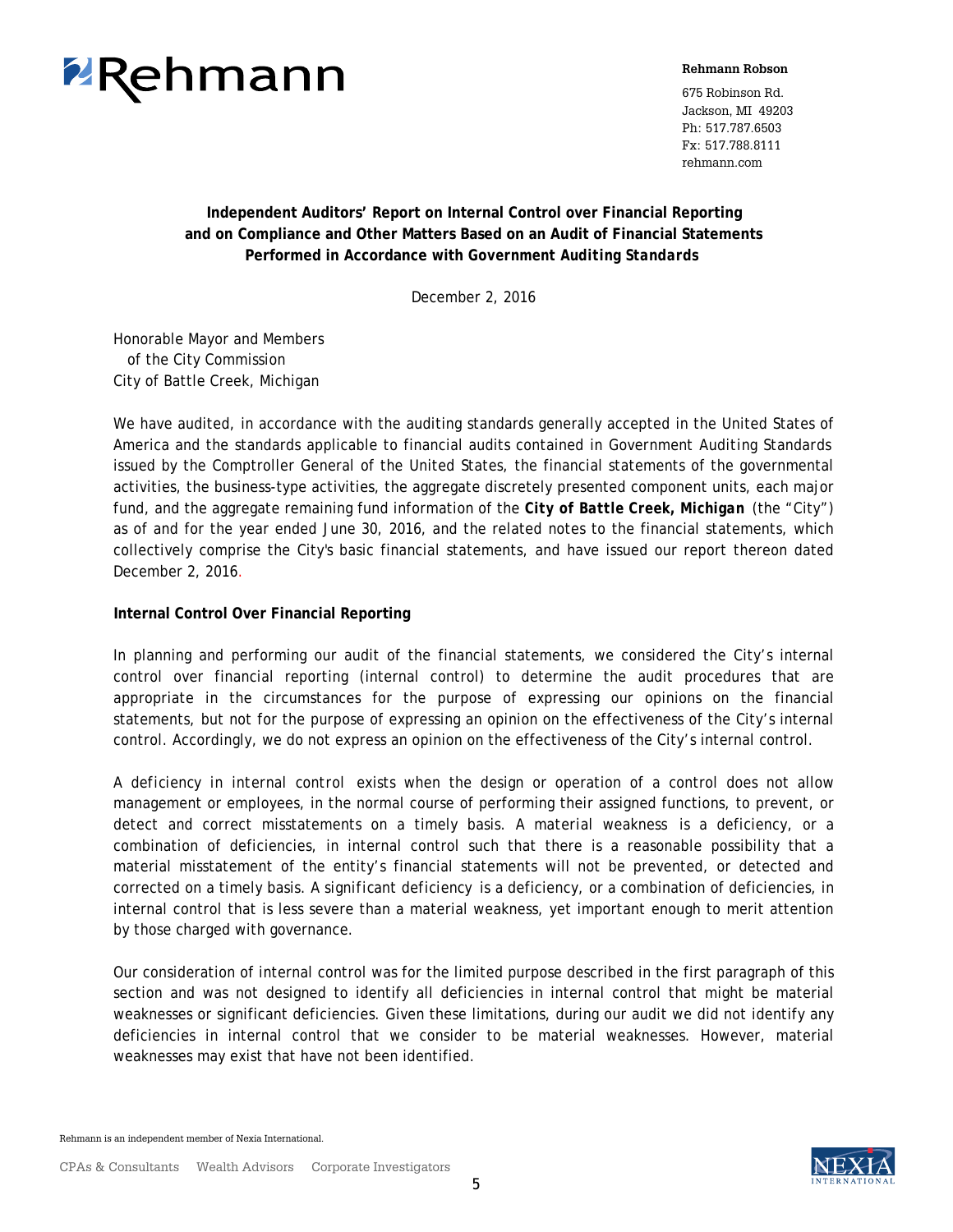#### **Compliance and Other Matters**

As part of obtaining reasonable assurance about whether the City's financial statements are free from material misstatement, we performed tests of its compliance with certain provisions of laws, regulations, contracts, and grant agreements, noncompliance with which could have a direct and material effect on the determination of financial statement amounts. However, providing an opinion on compliance with those provisions was not an objective of our audit, and accordingly, we do not express such an opinion. The results of our tests disclosed no instances of noncompliance or other matters that are required to be reported under *Government Auditing Standards.*

#### **Purpose of this Report**

The purpose of this report is solely to describe the scope of our testing of internal control and compliance and the results of that testing, and not to provide an opinion on the effectiveness of the City's internal control or on compliance. This report is an integral part of an audit performed in accordance with *Government Auditing Standards* in considering the entity's internal control and compliance. Accordingly, this communication is not suitable for any other purpose.

Rehmann Lobam LLC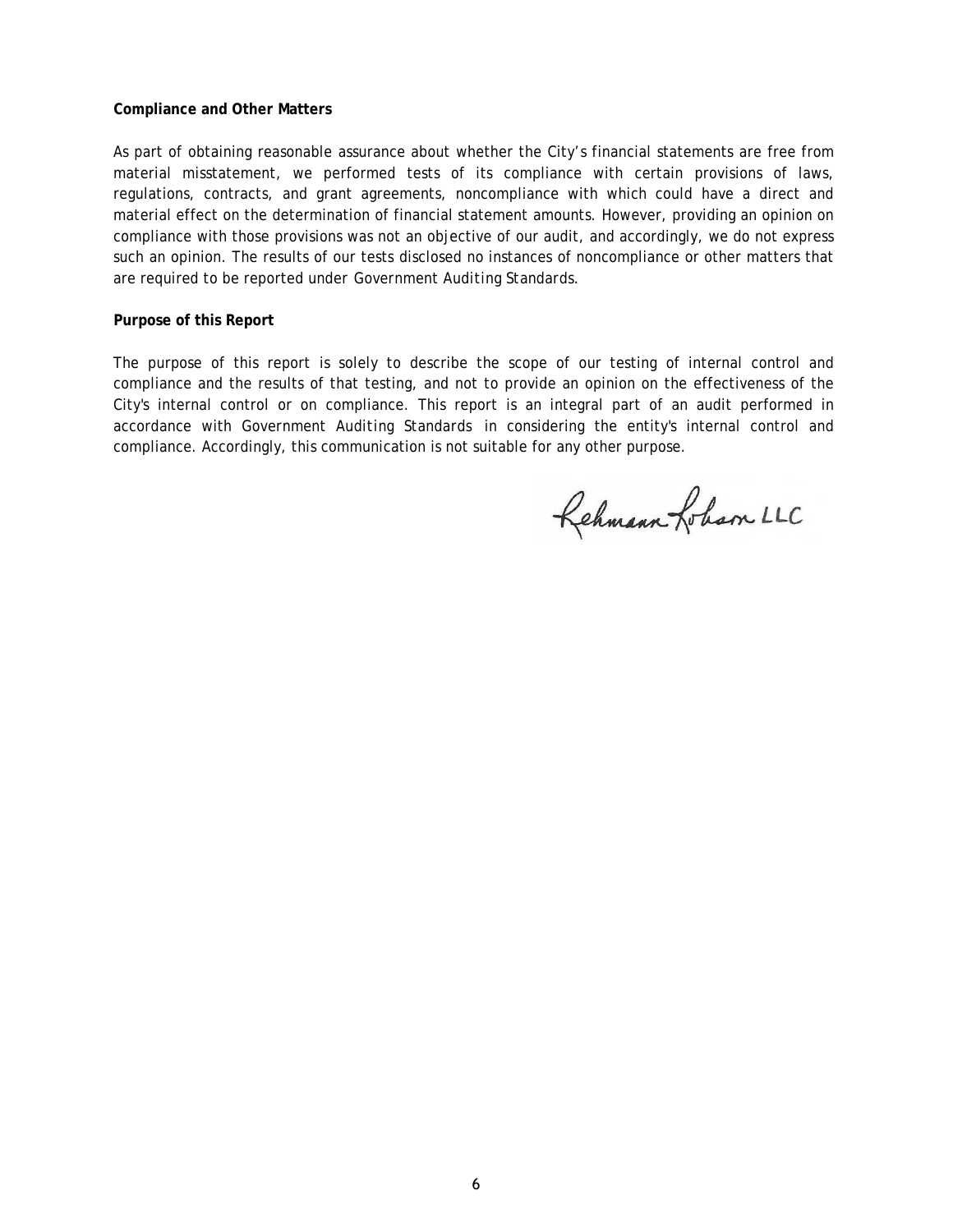

#### **Rehmann Robson**

675 Robinson Rd. Jackson, MI 49203 Ph: 517.787.6503 Fx: 517.788.8111 rehmann.com

#### **Independent Auditors' Report on Compliance for Each Major Federal Program and Internal Control over Compliance Required by the Uniform Guidance**

December 2, 2016

Honorable Mayor and Members of the City Commission City of Battle Creek, Michigan

#### **Report on Compliance for Each Major Federal Program**

We have audited the compliance of the *City of Battle Creek, Michigan* (the "City") with the types of compliance requirements described in the *2 CFR 200 Compliance Supplement* that could have a direct and material effect on the City's major federal program for the year ended June 30, 2016. The City's major federal program is identified in the summary of auditor's results section of the accompanying schedule of findings and questioned costs.

#### *Management's Responsibility*

Management is responsible for compliance with federal statutes, regulations, and the terms and conditions of its federal awards applicable to its federal programs.

#### *Independent Auditors' Responsibility*

Our responsibility is to express an opinion on compliance for the City's major federal program based on our audit of the types of compliance requirements referred to above. We conducted our audit of compliance in accordance with auditing standards generally accepted in the United States of America; the standards applicable to financial audits contained in *Government Auditing Standards,* issued by the Comptroller General of the United States; and the requirements of Title 2 U.S. Code of Federal Regulations Part 200, *Uniform Administrative Requirements, Cost Principles, and Audit Requirements for Federal Awards* (Uniform Guidance). Those standards and the Uniform Guidance require that we plan and perform the audit to obtain reasonable assurance about whether noncompliance with the types of compliance requirements referred to above that could have a direct and material effect on a major federal program occurred. An audit includes examining, on a test basis, evidence about the City's compliance with those requirements and performing such other procedures as we considered necessary in the circumstances.

We believe that our audit provides a reasonable basis for our opinion on compliance for the major federal program. However, our audit does not provide a legal determination of the City's compliance.

Rehmann is an independent member of Nexia International.

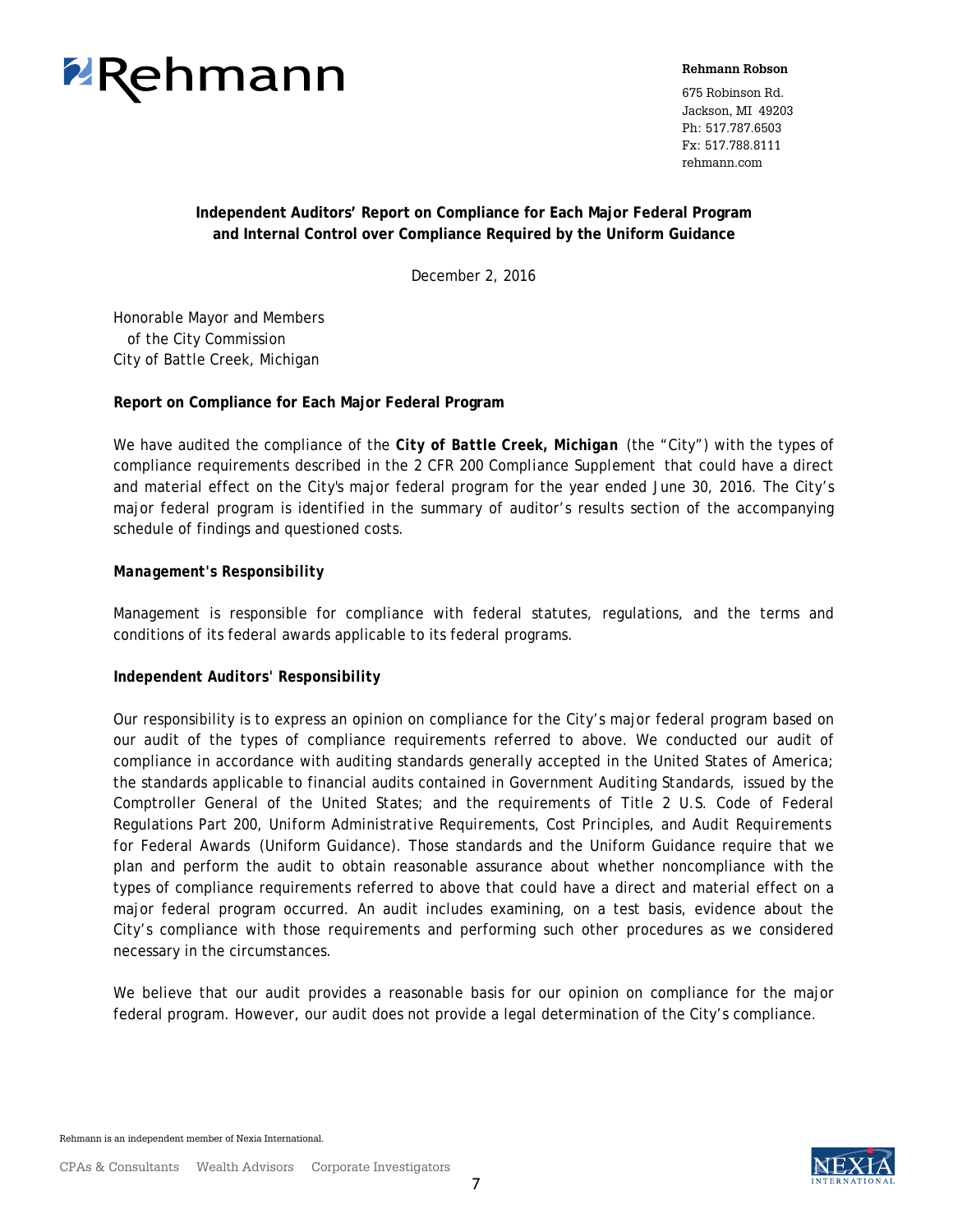#### *Opinion on Major Federal Program*

In our opinion, the City complied, in all material respects, with the types of compliance requirements referred to above that could have a direct and material effect on its major federal program for the year ended June 30, 2016.

#### **Report on Internal Control Over Compliance**

Management of the City is responsible for establishing and maintaining effective internal control over compliance with the types of compliance requirements referred to above. In planning and performing our audit of compliance, we considered the City's internal control over compliance with the types of requirements that could have a direct and material effect on the major federal program to determine the auditing procedures that are appropriate in the circumstances for the purpose of expressing an opinion on compliance for the major federal program and to test and report on internal control over compliance in accordance with the Uniform Guidance, but not for the purpose of expressing an opinion on the effectiveness of internal control over compliance. Accordingly, we do not express an opinion on the effectiveness of the City's internal control over compliance.

A *deficiency in internal control over compliance* exists when the design or operation of a control over compliance does not allow management or employees, in the normal course of performing their assigned functions, to prevent, or detect and correct, noncompliance with a type of compliance requirement of a federal program on a timely basis. A *material weakness in internal control over compliance* is a deficiency, or combination of deficiencies, in internal control over compliance, such that there is a reasonable possibility that material noncompliance with a type of compliance requirement of a federal program will not be prevented, or detected and corrected, on a timely basis. A *significant deficiency in internal control over compliance* is a deficiency, or a combination of deficiencies, in internal control over compliance with a type of compliance requirement of a federal program that is less severe that a material weakness in internal control over compliance, yet important enough to merit attention by those charged with governance.

Our consideration of internal control over compliance was for the limited purpose described in the first paragraph of this section and was not designed to identify all deficiencies in internal control over compliance that might be material weaknesses or significant deficiencies. We did not identify any deficiencies in internal control over compliance that we consider to be material weaknesses. However, material weaknesses may exist that have not been identified.

#### *Purpose of this Report*

The purpose of this report on internal control over compliance is solely to describe the scope of our testing of internal control over compliance and the results of that testing based on the requirements of the Uniform Guidance. Accordingly, this report is not suitable for any other purpose.

Rehmann Lobson LLC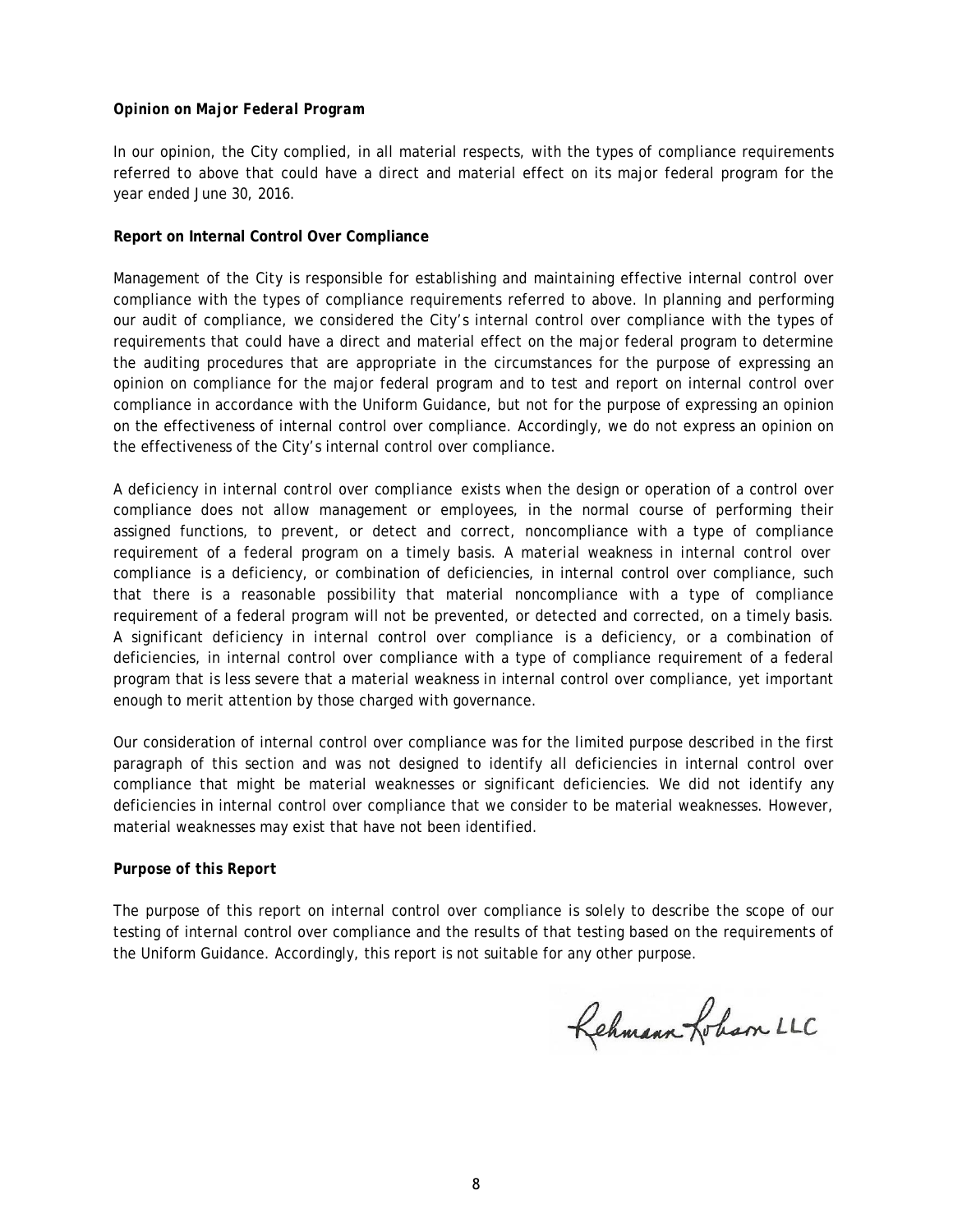For the Year Ended June 30, 2016

**Schedule of Findings and Questioned Costs**

|                                                                                                          | SECTION I - SUMMARY OF AUDITORS' RESULTS            |               |     |               |  |  |
|----------------------------------------------------------------------------------------------------------|-----------------------------------------------------|---------------|-----|---------------|--|--|
| <b>Financial Statements</b>                                                                              |                                                     |               |     |               |  |  |
| Type of auditors' report issued:                                                                         |                                                     | Unmodified    |     |               |  |  |
| Internal control over financial reporting:                                                               |                                                     |               |     |               |  |  |
| Material weakness(es) identified?                                                                        |                                                     | yes           | X   | no            |  |  |
| Significant deficiency(ies) identified?                                                                  |                                                     | yes           | X   | none reported |  |  |
| noted?                                                                                                   | Noncompliance material to financial statements      | yes           | X   | no            |  |  |
| <b>Federal Awards</b>                                                                                    |                                                     |               |     |               |  |  |
| Internal control over major programs:                                                                    |                                                     |               |     |               |  |  |
| Material weakness(es) identified?                                                                        |                                                     | yes           | X.  | no            |  |  |
| Significant deficiency(ies) identified?                                                                  |                                                     | yes           | X   | none reported |  |  |
| Type of auditors' report issued on compliance<br>for major programs:                                     |                                                     | Unmodified    |     |               |  |  |
| Any audit findings disclosed that are required<br>to be reported in accordance with<br>2 CFR 200.516(a)? |                                                     | yes           | X — | no            |  |  |
| Identification of major programs:                                                                        |                                                     |               |     |               |  |  |
| <b>CFDA Number</b>                                                                                       | Name of Federal Program or Cluster                  |               |     |               |  |  |
| 14.218                                                                                                   | Community Development Block Grant/Entitlement Grant |               |     |               |  |  |
| Dollar threshold used to distinguish                                                                     | between Type A and Type B programs:                 | \$<br>750,000 |     |               |  |  |
| Auditee qualified as low-risk auditee?                                                                   |                                                     | X yes         |     | no            |  |  |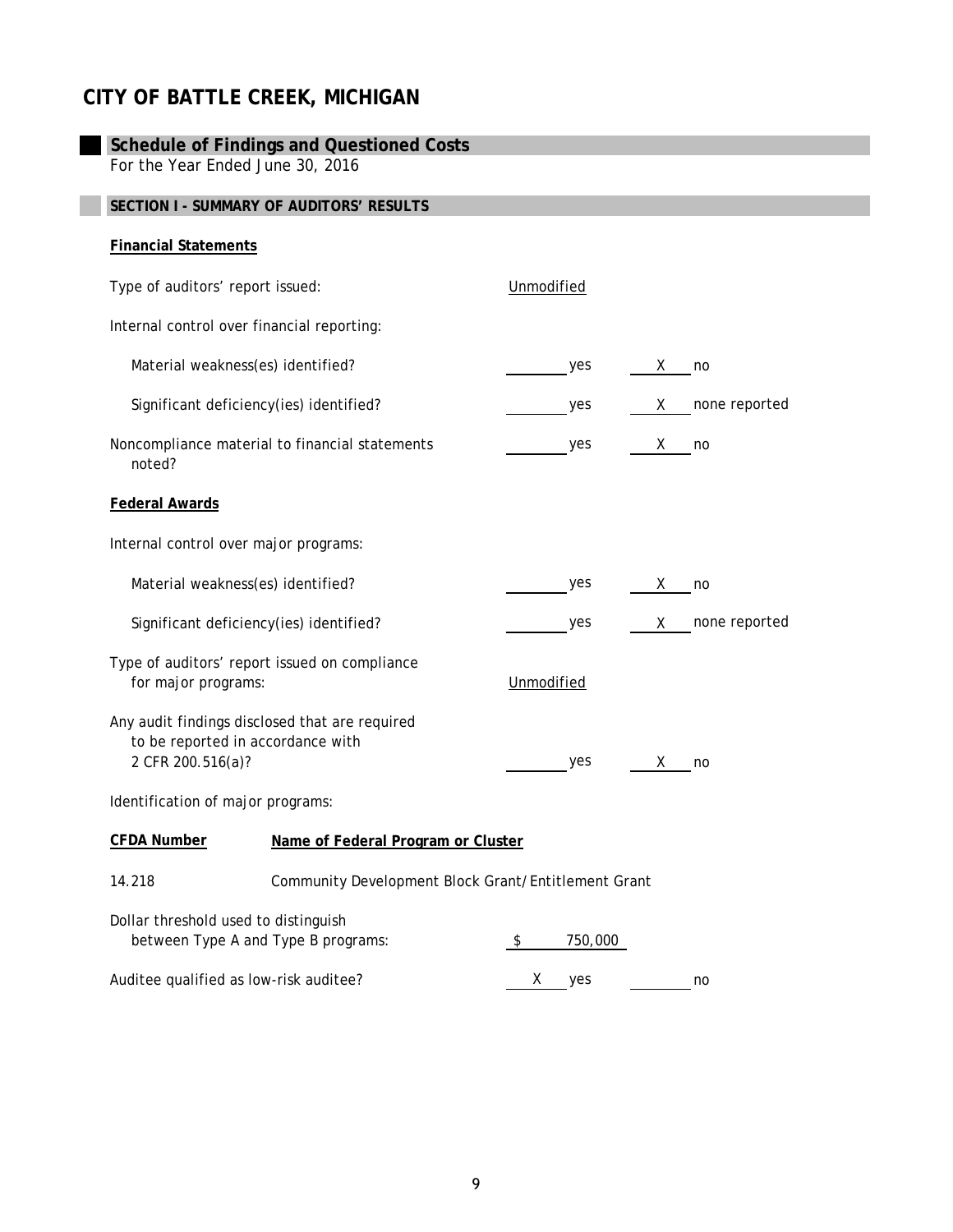#### **Schedule of Findings and Questioned Costs**

For the Year Ended June 30, 2016

#### **SECTION II – FINANCIAL STATEMENT FINDINGS**

None reported.

#### **SECTION III – FEDERAL AWARD FINDINGS AND QUESTIONED COSTS**

None reported.

.....